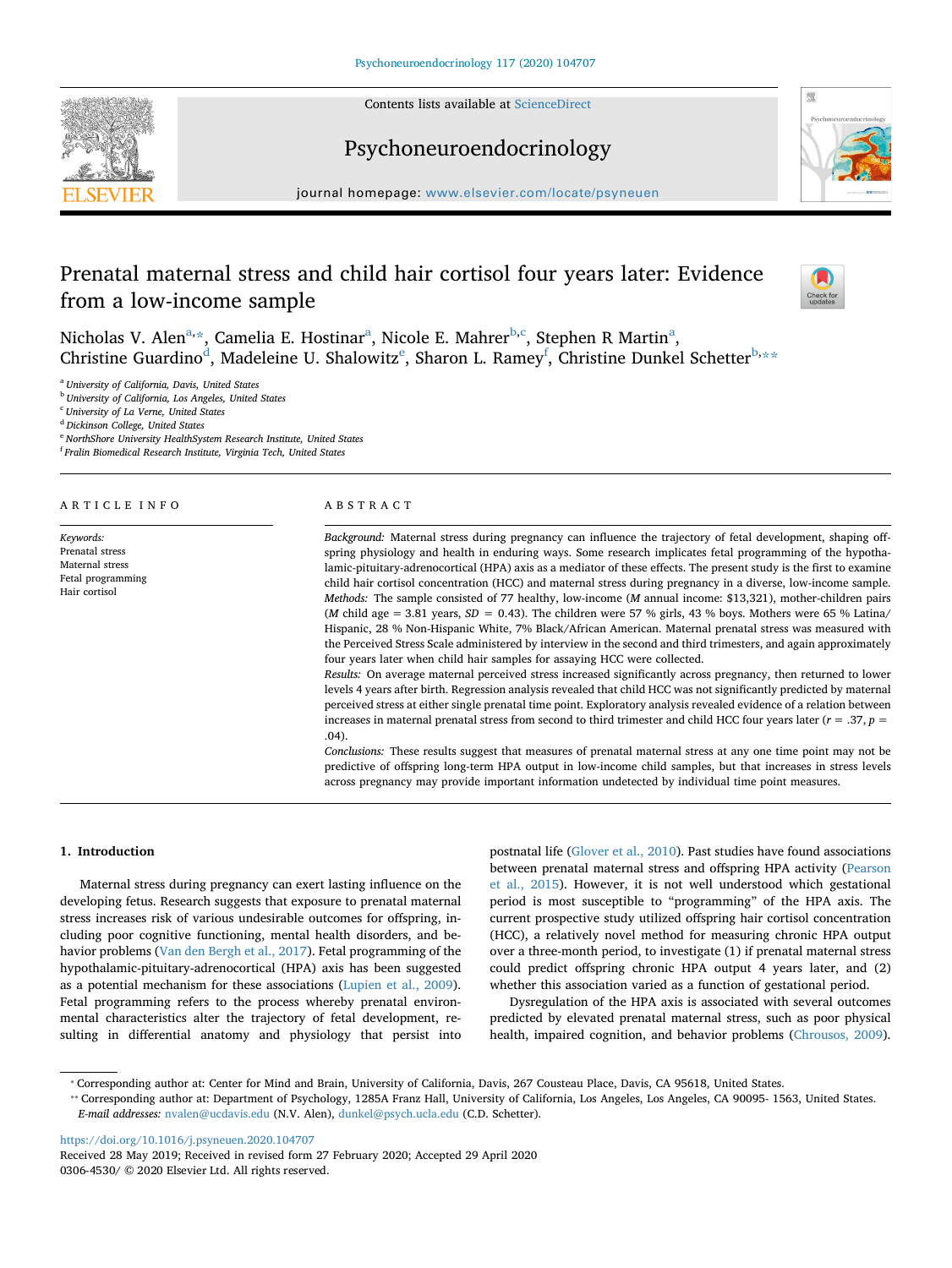Because of these associations, fetal programming of the HPA axis has been explored as a biological mechanism underlying the association between prenatal maternal stress and offspring outcomes. Elevated levels of prenatal maternal stress have been associated with dysregulated HPA activity, assessed via salivary cortisol, in infants ([Davis et al.,](#page-7-4) [2011\)](#page-7-4), young children [\(Yong Ping et al., 2015\)](#page-7-5), and adolescents ([O'Donnell et al., 2013\)](#page-7-6). However, findings have been somewhat inconsistent with regard to the effect of gestational timing of maternal stress ([Pearson et al., 2015\)](#page-7-3).

Among the few studies that examined prenatal maternal stress during multiple gestational periods, one found that increased maternal anxiety at either 18- or 32-weeks gestation predicted reduced adolescent cortisol awakening response (CAR; [O'Donnell et al., 2013\)](#page-7-6), suggesting no gestational timing influence. Another study found that a flattened daytime cortisol profile among adolescents was predicted by increased maternal anxiety in the first trimester, and not by maternal anxiety during the second and third trimesters ([Van den Bergh et al.,](#page-7-7) [2008\)](#page-7-7). Davis and colleagues (2011), on the other hand, found that neonate cortisol response to a heel stick was positively associated with maternal prenatal cortisol levels in the second trimester, not in the third trimester. Prenatal maternal stress has also been shown to predict offspring cortisol response to a maternal/child separation paradigm at 2.5 years of age, with the effect being greatest when the stressor occurred in the third trimester ([Yong Ping et al., 2015\)](#page-7-5).

Inconsistent results may be due to variability in methodology ([Pearson et al., 2015\)](#page-7-3). For example, the varying use of diurnal slope, CAR, and reactivity methods when measuring HPA functioning makes comparing results difficult. Within the reactivity paradigms, the use of different tasks and methods for calculating reactivity also creates complexity. In addition, salivary cortisol levels vary according to daily fluctuations in several variables difficult to control, particularly with child and infant samples: time of awakening and nap schedules, ingested substances, as well as acute stressors that may occur the day of testing, all of which pose a challenge when trying to assess general HPA physiology ([Clements, 2013;](#page-6-1) [Larson et al., 1991](#page-7-8)).

Studies have shown HCC to be stable across repeated measurements and relatively robust against a range of possible confounding influences; HCC therefore may represent a reliable method for indexing long-term cortisol output, and general HPA physiology ([Stalder and](#page-7-9) [Kirschbaum, 2012](#page-7-9)). The growth rate of scalp hair varies by individual, based on sex, age, and race, though an average of 1 cm per month is generally accepted in adult and pediatric samples (Barth, 1987; Wennig, 2000). Assuming the average hair growth rate, the 3 cm of hair closest to the scalp, for example, may therefore be used to approximate general cortisol output over the previous 3 months ([Stalder and](#page-7-9) [Kirschbaum, 2012\)](#page-7-9). HCC has been shown to have modest correlation with salivary cortisol [\(Vanaelst et al., 2012\)](#page-7-10). However, in children, HCC was found to be more strongly predicted by distal self-reported stress, when compared to salivary or serum methods, suggesting HCC may be a better measure of long-term chronic stress ([Vanaelst et al., 2012](#page-7-10)). In addition, HCC levels have been found to correlate with demographic variables associated with chronic stress, such as neighborhood socioeconomic status (SES; [Vaghri et al., 2013](#page-7-11)), and parent education level ([Vliegenthart et al., 2016\)](#page-7-12). There is very limited research examining the associations between prenatal maternal stress and offspring HCC. Prenatal maternal stress throughout pregnancy has been previously associated with offspring HCC levels in rhesus monkeys ([Kapoor et al.,](#page-7-13) [2016\)](#page-7-13), and in human neonates related to prenatal maternal stress in the third trimester ([Romero-Gonzalez et al., 2018\)](#page-7-14). We are not aware of any past research examining prenatal maternal stress and HCC in childhood. Further investigations into the potential relation between prenatal stress and offspring long-term HPA output may help clarify previous mixed results obtained primarily through short-term salivary methods. In addition, testing offspring HCC in childhood may contribute to our understanding of potential long term fetal programming effects and chronic HPA output.

The current study aimed to test the relation between prenatal maternal stress, measured at two gestational time points (mean gestational age at time  $1 = 20.3$  weeks; at time  $2 = 32.6$  weeks), and offspring HPA output, using offspring HCC measures at age 4, to (1) investigate changes in maternal reported stress in pregnancy and four years after birth, (2) add to knowledge about prenatal maternal stress and offspring HPA physiology, and (3) investigate whether gestational timing of maternal stress was associated with different child outcomes. Substantial evidence has documented changes in maternal perceived stress throughout pregnancy, though findings have been mixed with regard to direction of change [\(Costa et al., 1999](#page-6-2); [Goletzke et al., 2017](#page-7-15); [Silveira et al., 2013\)](#page-7-16). We therefore hypothesized that maternal stress, on average, would change throughout pregnancy and after delivery, although this was a non-directional hypothesis. Given past research linking higher levels of maternal stress during pregnancy to heightened HPA output in offspring, we hypothesized that increased prenatal maternal stress would predict increased child HCC levels. Analyses examining effects of gestational timing were considered exploratory. The current study utilized data from a larger longitudinal study investigating cognitive outcomes at age 4; hair cortisol sampling at age 4 coincided with the collection of cognitive data at this time point (cognitive data were not yet available for the current analysis). We utilized the Perceived Stress Scale (PSS; [Cohen and Williamson, 1988\)](#page-6-3) to index maternal perceived stress, because it was specifically designed to be generalizable among community samples from various sub-populations and of varying socioeconomic status ([Cohen et al., 1983](#page-6-4)). It has also been used in maternal samples in prior research in both English and Spanish. In addition, the use of this scale allowed us to measure maternal stress both during and after pregnancy, whereas other prenatal stress instruments are designed for either pregnancy or postpartum. We also assessed child salivary circadian cortisol as a validation method for HCC values.

## **2. Methods**

## *2.1. Participants*

Participants in the current study were a subset of individuals from a larger study titled the "Preconception and Prenatal Stress: Pathways to Child Biology and Behavior Study", that followed families from 3 sites in the Community Child Health Network (CCHN) 5-site study, funded by the Eunice Kennedy Shriver National Institute of Child Health and Human Development. The goal of the study was to investigate preconception and prenatal influences on health disparities in pregnancy, fetal-programming, parent health, and child health and development (for study conceptual framework, design, and methods, see [Ramey](#page-7-17) [et al., 2015\)](#page-7-17). Initial recruitment of participants and subsequent retention are described elsewhere ([Guardino et al., 2016](#page-7-18)). One-hundred and twenty-seven mother-child dyads participated in all three waves of data collection. Of these dyads, 29 children did not provide a hair sample at Time 3 (14 children had a hair style that prevented collection, 10 children had hair that was too short, three parents refused, and two children refused). Of the 98 children that provided a hair sample, 21 hair samples were declared too small for reliable assaying by the lab that performed the assays. This resulted in a final sample of 77 motherchild dyads with the primary dependent variable data available for analysis. Compared to children with available hair cortisol data, those without available data were more likely to have an African American mother, and to have a mother with a lower education level. No other differences between participants with and without hair cortisol data were observed.

Participants in the current study included 77 mother-child dyads (57 % girls, 43 % boys; 65.8 % Latina/Hispanic, 27.6 % White/non-Hispanic, 6.6 % Black/African American mothers), who participated in two waves of prenatal assessment (mean gestational age at time  $1 = 20.3$  weeks; at time  $2 = 32.6$  weeks), and provided both maternal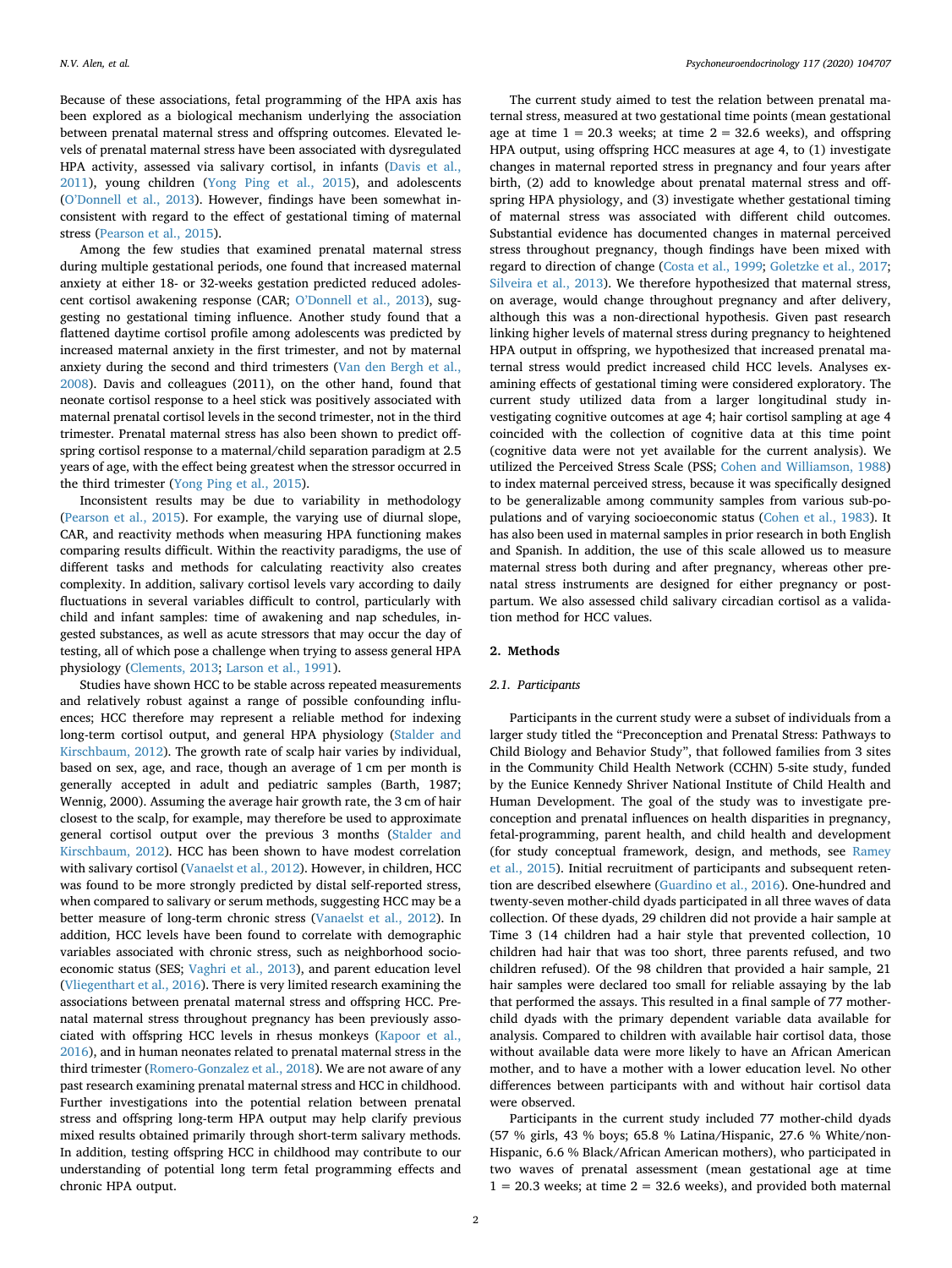stress data and child hair samples approximately 4 years after the child's birth (mean child age = 3.8 years, *SD* = .43 years). Children were born on average at a gestational age of 38 weeks  $(SD = 1.9$ weeks), and weighed on average  $3176 g$  ( $SD = 629.7 g$ ) at birth. At Time 1, mothers were on average 28.5 years old (*SD* = 5.2 years), and reported a yearly per capita income of \$13,321 (*SD* = \$14,270). Maternal education varied widely: 31 % had less than a high school education, 38 % graduated high school or obtained a GED, 12 % had some college attendance, and 19 % earned a 4-year college degree or higher.

## *2.2. Measures*

#### *2.2.1. Prenatal maternal stress*

Prenatal maternal stress was measured using the Perceived Stress Scale (PSS), a scale developed to assess perceived stressfulness of participants' lives over the previous month ([Cohen and Williamson, 1988](#page-6-3)). The PSS was specifically designed for use among community samples with at least a junior high school education, and contains language that is general in nature, so as to avoid content specific to any subpopulation ([Cohen et al., 1983](#page-6-4)). Participants were presented with 10 questions that assess the general unpredictability and uncontrollability of their lives (e.g., *in the past month, how often have you been upset because of something that happened unexpectedly?*), and answer on a 5-point Likert type scale ranging from *not at all* (0) to *very often* (4), such that higher scores indicate higher levels of perceived stress. Mothers completed the PSS at four time points: during the second trimester (Cronbach's  $\alpha = .87$ ), during the third trimester ( $\alpha$  = .86), approximately 13 weeks after birth (Cronbach's  $\alpha = .84$ ), and during a follow up visit four years after birth ( $\alpha = .80$ ). Participants in the current study were among those in the CCHN study who became pregnant again; prenatal maternal stress data varied due to when mothers recognized they were pregnant and reported this to the local site (second trimester PSS,  $n = 37$ ; third trimester PSS,  $n = 57$ ; 4 years after birth PSS,  $n = 77$ ).

## *2.2.2. Hair cortisol concentration*

Hair cortisol concentration (HCC) was obtained from children during a home visit four years after birth (Mean age = 3.81 years). Hair samples were cut from the posterior vertex by trained researchers, with the 3 cm of hair closest to the scalp being retained for later assay. Samples were stored in aluminum foil and kept in a dark, cool location until shipped to the University of Massachusetts for analysis. Hair samples weighed on average 5.26 mg (*SD* = 4.35 mg). Hair samples were assayed at the University of Massachusetts. Complete washing and assaying protocol, and validation of procedures, are reported in detail elsewhere [\(Meyer et al., 2014\)](#page-7-19). Briefly, samples were weighed, washed twice in isopropanol, in order to rid samples of external contaminants, and dried for a minimum of two days before assaying. Samples were then ground to a fine powder using a stainless steel ball mill, and immersed in methanol overnight for extraction, after which methanol was evaporated using a vacuum evaporator. Dried extractions were then reconstituted in assay and assayed in duplicate using Arbor Assays (Ann Arbor, MI) cortisol enzyme immunoassay kit. Assay readouts were then converted to pg cortisol per mg hair. Intra- and inter-assay coefficients of variation for this sample were 8.9 % and 5.6 % respectively.<sup>[1](#page-2-0)</sup>

## *2.2.3. Covariates*

We obtained the following additional health and demographic data

for bivariate correlational analysis: child age, sex, body mass index (BMI), maternal education level, and maternal race/ethnicity. Child age and BMI correspond to when the hair sample was obtained. Child's height and weight were measured without shoes using a stadiometer and scale, allowing the calculation of BMI. Maternal education level was coded into a 4-level ordinal variable: 0 = *less than high school,* 1 = *high school diploma or GED,* 2 = *some college but no 4-year degree,* 3 = *4 year degree or higher*.

## *2.2.4. Salivary cortisol*

Child salivary cortisol data were collected at age 4 using take-home methods. Complete description of salivary cortisol methods are reported elsewhere ([Guardino et al., 2016\)](#page-7-18). For the current study child salivary cortisol was used primarily as a validation method for HCC values. Briefly, research staff provided saliva sampling kits along with verbal and written instructions on procedures for collecting saliva at three times over the course of three consecutive days (upon waking, 30 min after waking, and bedtime; nine samples total per participant). Cortisol values were log-transformed to normalize skew and values above 3 *SD* were Winsorized to the highest value within 3 *SD* from the mean. Area under the curve (AUC) without awakening response was calculated using the first and third daily sample. AUC values across the three days were averaged together. The intra- and interassay coefficients of variance for salivary cortisol were 5.5 % and 7.6 %, respectively.

#### *2.3. Analysis*

Bivariate correlations and paired samples t-tests were analyzed using IBM SPSS Statistics version 25; regression analyses were performed using R 3.6.1 with the following package: *brms* 2.10.0. Preliminary analysis of HCC data revealed a positive skew, so a log transformation was performed to normalize HCC values, though for clarity HCC descriptive data are presented in their raw metric in [Table 1.](#page-3-0) Within the HCC dataset 3 outliers (>3 SD above the mean) were identified. In order to preserve sample size, outliers were Winsorized to within 3 SD of the mean, a method previously used with HCC data [\(Rietschel et al., 2017](#page-7-20); [Vaghri et al., 2013\)](#page-7-11). Bivariate correlations were computed among the main study variables and the following demographic variables: child age, sex, BMI, maternal race/ethnicity, and maternal education. To test if prenatal maternal stress changed throughout pregnancy and after birth, we conducted two paired samples t-tests, examining changes from the second trimester to the third trimester, and from the third trimester to four years after giving birth.

To test our primary aims, whether maternal prenatal stress predicted child HCC, and whether a specific gestational period was a stronger predictor, we employed a simple slopes comparison approach. In this approach, perceived stress scores (PSS) at Times 1–3 (second trimester, third trimester, and 4 years after birth, respectively) each predict (log) hair cortisol concentration (HCC) measured four years after birth in separate regression equations. More specifically, all three linear models are simultaneously estimated in a single model, each with one intercept, one coefficient, and one residual variance. This allows us to compute the difference in the coefficients of interest:  $β<sub>Δ</sub> = β<sub>11</sub> - β<sub>12</sub>$ , where  $\beta_{1t}$  represents the PSS coefficient at time t. This is identical to computing the moderating effect of time point on the coefficient of interest, but easily allows any contrast of interest and permits varying residual variances in a simple manner. PSS scores were standardized prior to analysis.

Additional exploratory analyses were conducted to test whether change in perceived stress levels during pregnancy predicted child HCC levels, and whether maternal perceived stress measured at approximately 13 weeks after birth, predicted child HCC levels. For the change in perceived stress analysis, we computed change scores by subtracting second trimester PSS from third trimester PSS, such that higher scores represent greater increases in perceived stress from second to third

<span id="page-2-0"></span> $^{\rm 1}$  The inter-assay CV was determined using a quality control with a mid-level cortisol concentration, whereas the intra-assay CV was calculated by averaging the CVs of the duplicate wells of all the study samples analyzed for the paper. Since the study samples included a number of values with low cortisol concentrations that yield more variability in the assay, the result was a greater average intra-assay CV.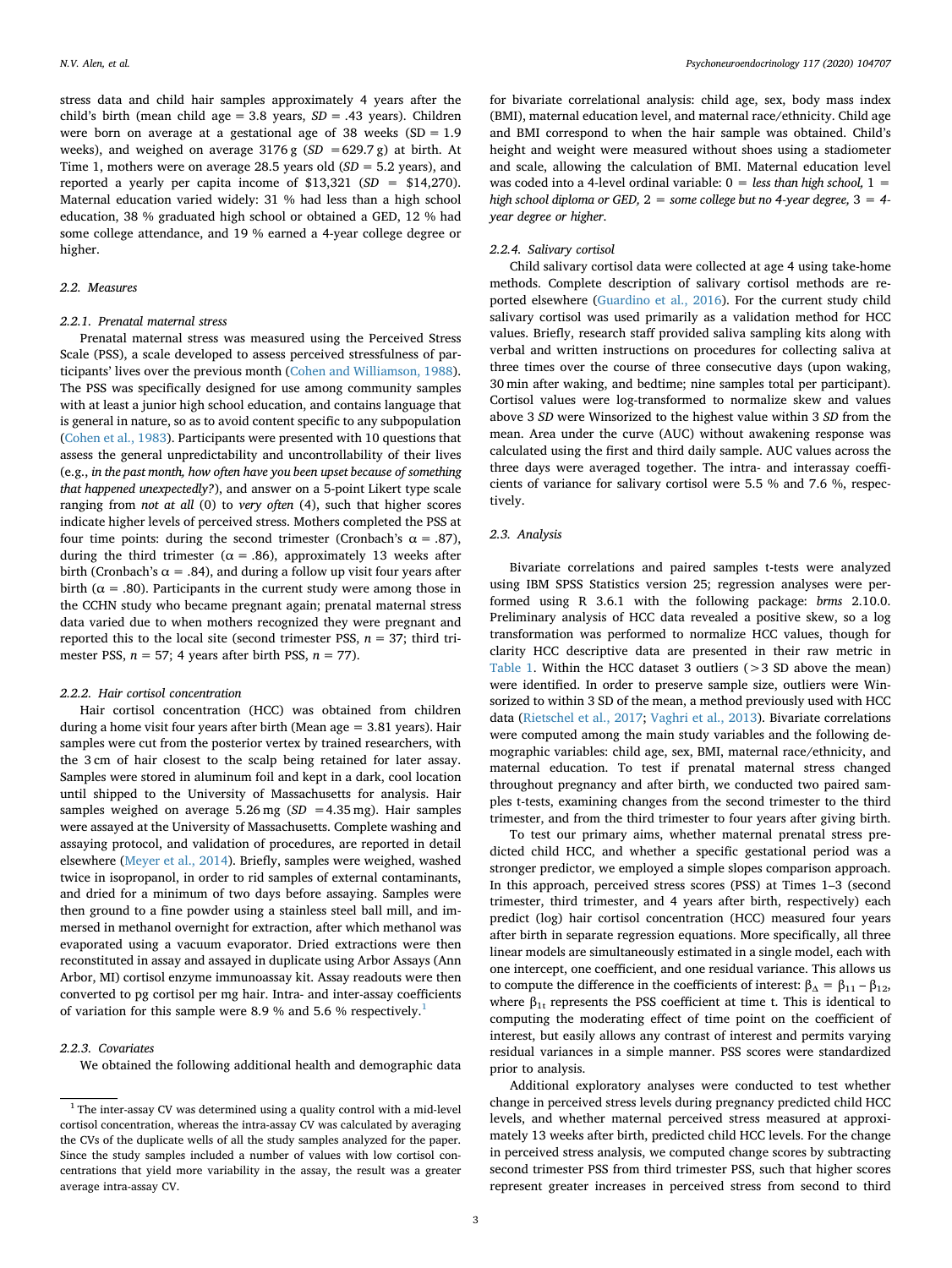#### <span id="page-3-0"></span>**Table 1**

Sample Demographics and Variable Characteristics.

| Variable           | M                       | SD        | Range          |
|--------------------|-------------------------|-----------|----------------|
| Child HCC          | 29.10                   | 85.27     | 0.68-556.70    |
| Child (ln)HCC      | 2.07                    | 1.28      | $-0.38 - 5.65$ |
| PSS Time 1         | 14.05                   | 6.27      | $1 - 29$       |
| PSS Time 2         | 17.49                   | 6.09      | $5 - 33$       |
| PSS Time 3         | 13.89                   | 5.54      | $2 - 29$       |
| PSS Change         | 2.30                    | 5.58      | $-13-16$       |
| Child Salivary AUC | 65.87                   | 11.52     | 46.84-93.10    |
| Child Age          | 3.81                    | 0.43      | $3.46 - 5.48$  |
| Child BMI          | 16.62                   | 1.81      | 13.73-24.80    |
| Mother Age         | 26.48                   | 5.21      | 18.19-39.32    |
| Annual Income      | 13,321.16               | 14,270.12 | 60-56,252      |
|                    | Category                | N         | $\%$           |
| Child Sex          |                         |           |                |
|                    | Female                  | 44        | 57.1           |
|                    | Male                    | 33        | 42.9           |
| Maternal Education |                         |           |                |
|                    | Less than high school   | 23        | 31.1           |
|                    | High school             | 28        | 37.8           |
|                    | Some college            | 9         | 12.2           |
|                    | 4-year degree or higher | 14        | 18.9           |
| Maternal Ethnicity |                         |           |                |
|                    | Latina                  | 50        | 65.8           |
|                    | Caucasian               | 21        | 27.6           |
|                    | African American        | 5         | 6.6            |

*Note.* HCC = hair cortisol concentration.  $(ln)$ HCC = log transformed hair cortisol concentration, Winsorized to within 3 *SD* from the Mean. PSS perceived stress scale. AUC = area under the curve. Time  $1 =$  second trimester, Time  $2 =$  third trimester, Time  $3 =$  childhood, PSS Change = PSS Time 2 – PSS Time 1. Household income is yearly income adjusted for family size.

trimester. PSS change scores were standardized. We then regressed child log HCC onto prenatal PSS change scores.

#### *2.3.1. Missingness*

According to a Little's MCAR test (Chi-square = 18.74, df = 17,  $p = .34$ ) we retained the null hypothesis that data were missing completely at random (MCAR). However, aspects of the study design suggest that data may not be MCAR. For example, some participants may have been less likely to report the subsequent pregnancy to the local site during early pregnancy, thus preventing the collection of PSS during the second trimester. In the interest of transparency, we took two approaches to analyzing the data. The first approach was to simply use pairwise deletion. The second approach was to use auxiliary variables to model the missing values. That is, perceived stress values were simultaneously modeled with demographic variables (child sex, child BMI, maternal ethnicity, and maternal education level). During the model estimation, the missing PSS values are imputed, and the estimates are integrated across uncertainty in the missing values. Results and inferences for the primary model were the same with and without missing data estimation, we therefore report findings from the simpler pairwise deletion approach. In the change score model, missing PSS values at Time 1 or Time 2 were each imputed. The imputed and observed values were then combined, and difference scores were computed.

## **3. Results**

## *3.1. Demographic characteristics and correlations*

[Table 1](#page-3-0) presents study sample descriptive statistics. [Table 2](#page-4-0) presents complete bivariate correlational results. PSS scores during pregnancy (second trimester PSS Mean  $= 14.05$ , SD  $= 6.27$ ; third trimester PSS Mean =  $17.49$ , SD =  $6.09$ ) were within the normative range, with third trimester levels at the higher end of normative values [\(Cohen and](#page-6-3) [Williamson, 1988](#page-6-3)). As expected, PSS scores over the three waves

correlated highly. PSS in second trimester correlated with third trimester PSS  $(r = .53, p = .002)$  and with PSS 4 years after birth  $(r = .44,$ *p* = .006). Third trimester PSS also correlated with PSS 4 years after birth  $(r = .41, p = .002)$ . Child HCC values correlated with child salivary cortisol AUC values ( $r = 0.40$ ,  $p = 0.004$ ), consistent with previous research [\(Stalder and Kirschbaum, 2012](#page-7-9)). Child HCC levels also correlated with being female  $(r = .26, p = .02)$  and having a Black/African American mother ( $r = .31$ ,  $p = .006$ ), such that girls and children of Black/African American mothers had higher levels of HCC at age 4 than boys or children of other race/ethnicity mothers. Child salivary cortisol AUC values correlated with third trimester maternal PSS  $(r = .36, p = 0.03)$ , but were not significantly correlated with either second trimester maternal PSS or concurrent maternal PSS.

Maternal education level was inversely associated with maternal perceived stress during the third trimester  $(r = -0.42, p = .001)$  and with perceived stress 4 years after birth  $(r = -0.36, p = .001)$ . Maternal education and perceived stress during the second trimester were only marginally correlated ( $r = -0.32$ ,  $p = .06$ ), but revealed the same trend – i.e., mothers who were more educated reported lower levels of perceived stress.

#### *3.2. Changes in maternal perceived stress*

We conducted two paired samples t-tests to investigate change in maternal perceived stress from second trimester to third trimester, and from third trimester to four years after giving birth. Results revealed that maternal perceived stress increased significantly from the second trimester ( $M = 13.92$ ,  $SD = 5.99$ ) to the third trimester ( $M = 16.23$ ,  $SD$  $= 5.45$ ,  $t(30) = 2.30$ ,  $p = .03$ , and then decreased significantly from the third trimester to 4 years after giving birth  $(M = 13.74, SD = 5.09)$ ,  $t(56) = 4.61, p < .001.$ 

## *3.3. Prenatal maternal perceived stress and offspring hair cortisol concentration*

Estimates, standard errors, and 95 % confidence intervals are provided in [Table 3](#page-4-1). We additionally include a Bayes factor comparing two models: One in which the slope is exactly zero, and the second in which the predicted slope is uncertain with a Normal (0, 0.5) distribution. A  $BF<sub>01</sub>$  is a marginal likelihood ratio of the null hypothesis and the alternative hypothesis. If  $BF_{01} > 1$ , then the null hypothesis is supported *relative* to the alternative hypothesis. Conversely, if  $BF_{01} < 1$ , then the alternative hypothesis is supported relative to the null hypothesis. For example,  $BF_{01} = 6$  implies the data are six times more likely under the *null* hypothesis than under the alternative. For an introduction to Bayes factors, see [Andraszewicz et al. \(2015\).](#page-6-5) The  $BF_{01}$  gives the reader insight into support of the null hypothesis relative to the alternative; if the  $BF_{01}$  is small (e.g.,  $1/10 < BF_{01} < 10$ ), then there may not be sufficient evidence in support of the null nor the alternative.

Results revealed that child HCC was not significantly predicted by maternal PSS score during either trimester of pregnancy. In addition, child HCC was not significantly associated with concurrent maternal PSS. Scatter plots of maternal PSS scores and child HCC are presented in [Fig. 1.](#page-4-2) The Bayes factors for these three estimates only slightly favored the null hypothesis (all BFs  $<$  5), suggesting that we cannot be confident in supporting either the null or the alternative hypothesis. In other words, the data were not sufficiently evidentiary in favor of either hypothesis. The estimated difference in coefficients between second and third trimester PSS scores was:  $β<sub>Λ</sub> = .22, SE = .18, 95 % CI [-0.14, .56],$  $BF_{01} = 1.76$ . Therefore, the predictive coefficients during the second and third trimester were not significantly different from one another. However, the BF again implies that neither the null nor the alternative hypotheses can be reasonably supported over the other.

#### *3.3.1. Exploratory analysis*

At the bivariate level child HCC levels were significantly correlated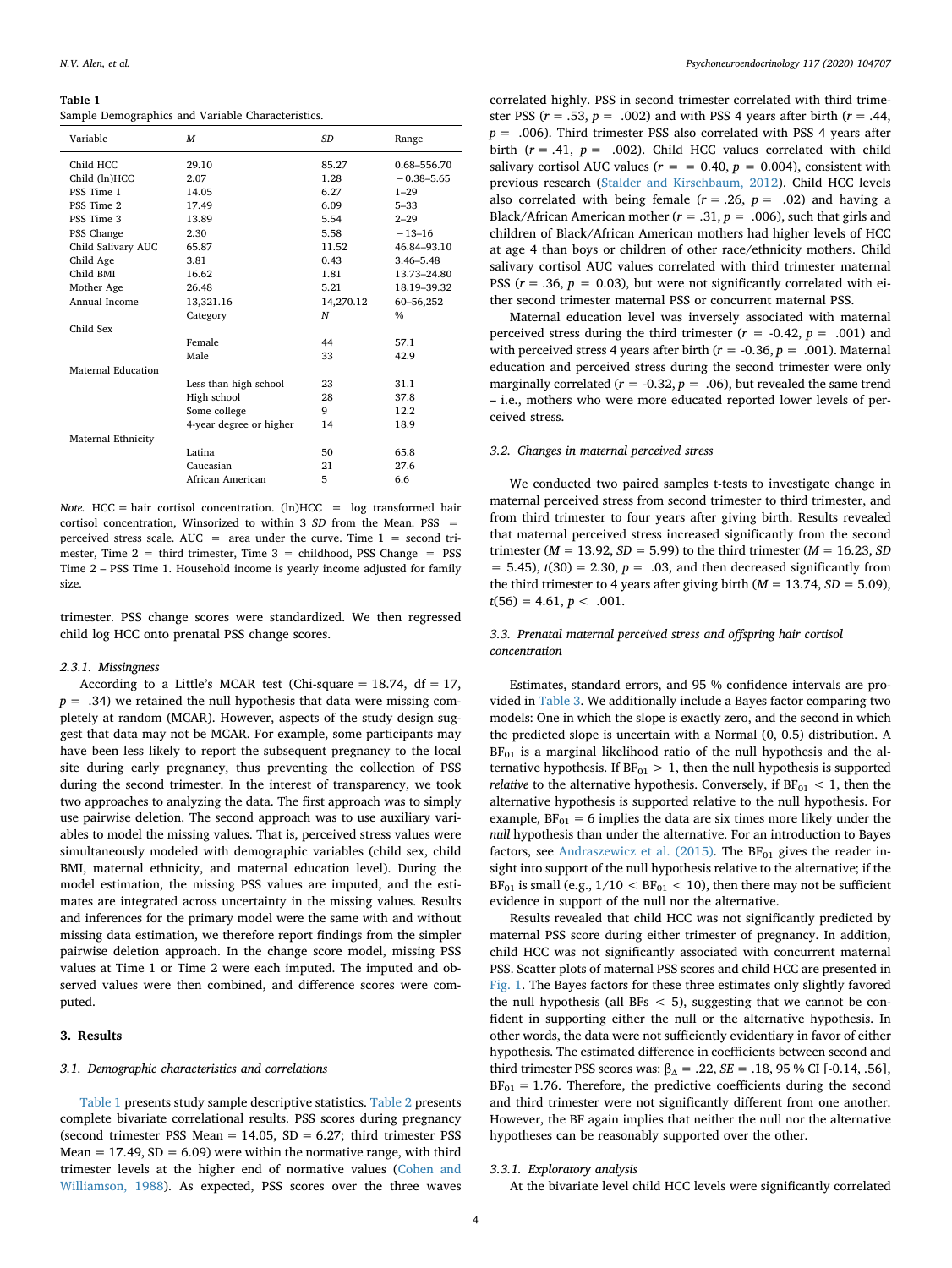#### <span id="page-4-0"></span>**Table 2**

Bivariate Correlations Between Major Study Variables and Covariates.

|                                           | 2                        | 3       | $\overline{4}$           | 5                        | 6                        | 7                        | 8                        | 9        | 10       | 11       | 12       |
|-------------------------------------------|--------------------------|---------|--------------------------|--------------------------|--------------------------|--------------------------|--------------------------|----------|----------|----------|----------|
| 1. Child (ln)HCC                          | $-.11$                   | .16     | $-.02$                   | $.37*$                   | $.40**$                  | $-.11$                   | $.26*$                   | $-.03$   | .03      | $-.12$   | $.31**$  |
| 2. PSS Time 1                             | $\overline{\phantom{a}}$ | $.53**$ | $.44**$                  | $-.56**$                 | .16                      | .09                      | .19                      | $-.09$   | $-.32$   | .16      | $-.06$   |
| 3. PSS Time 2                             |                          | -       | $.41***$                 | $.41*$                   | $.36*$                   | .19                      | .10                      | .16      | $-.42**$ | .23      | $-.09$   |
| 4. PSS Time 3                             |                          |         | $\overline{\phantom{m}}$ | $-.18$                   | $-.07$                   | .10                      | .10                      | .16      | $-.36**$ | .13      | .05      |
| 5. PSS Change                             |                          |         |                          | $\overline{\phantom{0}}$ | .23                      | .04                      | .08                      | $.51***$ | $-.27$   | .08      | $-.01$   |
| 6. Child Salivary AUC                     |                          |         |                          |                          | $\overline{\phantom{0}}$ | $-.06$                   | .20                      | $.28*$   | $-.14$   | $-.02$   | .00      |
| 7. Child Age                              |                          |         |                          |                          |                          | $\overline{\phantom{0}}$ | $-.17$                   | $-.18$   | .01      | $-.07$   | .07      |
| 8. Child Sex                              |                          |         |                          |                          |                          |                          | $\overline{\phantom{0}}$ | $-.05$   | $-.14$   | $-.03$   | .12      |
| 9. Child BMI                              |                          |         |                          |                          |                          |                          |                          | -        | $-.32**$ | .19      | .05      |
| 10. Maternal Education                    |                          |         |                          |                          |                          |                          |                          |          | -        | $-.51**$ | $-.05$   |
| 11. Maternal Ethnicity (Latina)           |                          |         |                          |                          |                          |                          |                          |          |          | -        | $-.36**$ |
| 12. Maternal Ethnicity (African American) |                          |         |                          |                          |                          |                          |                          |          |          |          | -        |

*Note*. (ln)HCC = natural log transformed hair cortisol concentration. PSS = perceived stress scale. AUC = area under the curve. Time  $1 =$  second trimester, Time  $2 =$  third trimester, Time  $3 = 4$  years after birth. PSS Change = PSS Time  $2 -$ 

PSS Time 1.

\*  $p < .05$ , \*\*  $p < .01$ .

## <span id="page-4-1"></span>**Table 3**

Simple Slopes Estimates for Maternal PSS on Child HCC.

| Predictor  | Intercept | Slope  | SЕ  | 95 % CI         | Residual SD | $BF_{01}$ |
|------------|-----------|--------|-----|-----------------|-------------|-----------|
| PSS Time 1 | 0.00      | $-.09$ | .14 | $[-.36, .19]$   | .90         | 2.92      |
| PSS Time 2 | 0.00      | .14    | .11 | $[-0.09, 0.36]$ | .95         | 2.14      |
| PSS Time 3 | $-0.01$   | $-.02$ | .12 | $[-.25, .21]$   | 1.00        | 4.51      |

*Note.* PSS = perceived stress scale. HCC = hair cortisol concentration.  $BF_{01}$  $=$  Bayes factor. Time 1 = second trimester, Time 2 = third trimester, Time = 4 years after birth.

with change in maternal PSS from second to third trimester  $(r = 0.37)$ ,  $p = .04$ ), such that children of mothers who reported greater increases in perceived stress from second to third trimester, exhibited higher HCC levels in childhood. A scatter plot of maternal PSS change scores and child HCC is presented in [Fig. 1d](#page-4-2). Controlling for child age, sex, BMI, maternal race/ethnicity, maternal education, and concurrent maternal PSS, increases in prenatal maternal PSS still predicted higher child HCC,  $β = .53, SE = 0.23, p = .04$ . However, using missing data estimation, this relation was no longer significant,  $β = .23$ ,  $SE = 0.23$ ,  $95 %$  CI [-0.23, .63],  $BF_{01} = 1.37$ , with a Bayes factor that only slightly favored

<span id="page-4-2"></span>

**Fig. 1.** Scatterplots of child log hair cortisol concentration (lnHCC) and (a) second trimester maternal perceived stress (PSS; *N* = 37, *r* = -0.11, *p* = .54), (b) third trimester maternal PSS ( $N = 57$ ,  $r = 0.16$ ,  $p = .24$ ), (c) concurrent maternal PSS ( $N = 77$ ,  $r = -0.02$ ,  $p = .85$ ), and (d) changes in maternal PSS from second to third trimester ( $N = 31$ ,  $r = 0.37$ ,  $p = .04$ ). Shaded area represents 95 % confidence interval.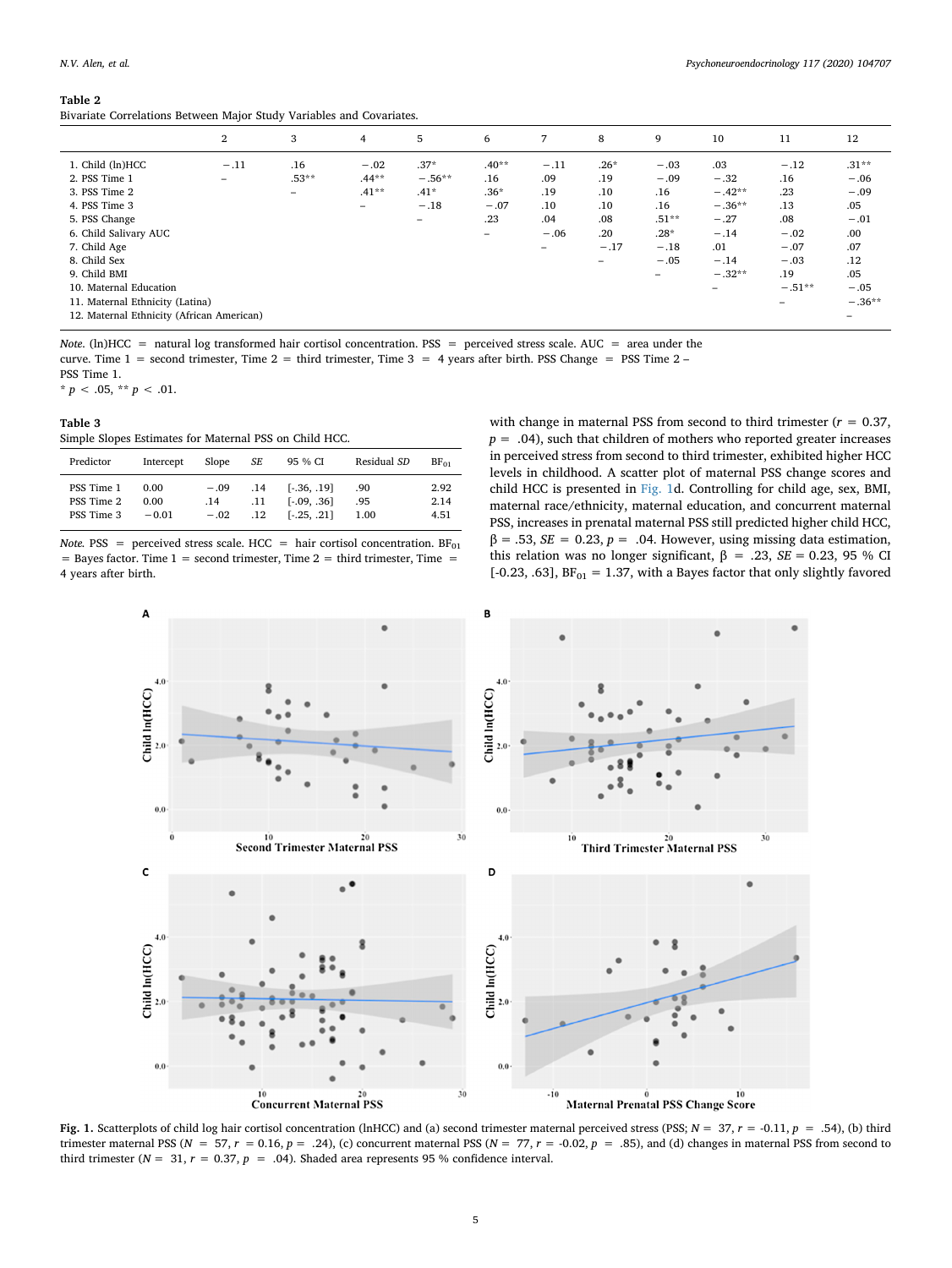the null hypothesis. Results from the linear regression predicting child HCC from post-natal maternal PSS revealed a non-significant relation between maternal PSS and child HCC levels,  $β = -0.16$ ,  $SE = 0.13$ , 95 % CI [-0.42, .09],  $BF_{01} = 1.90$ .

#### **4. Discussion**

This prospective study's aim was to test the relation between maternal perceived stress during pregnancy and a marker of long-term cumulative HPA output in offspring as measured by child hair cortisol concentrations (HCC) at age four. The assessment of maternal perceived stress at two time points in pregnancy allowed us to also examine potential differential effects of gestational timing by independently testing the associations between second and third trimester maternal perceived stress with child HCC. Results revealed that offspring HCC in childhood was not significantly predicted by maternal perceived stress at either second or third trimester of pregnancy. This is in contrast to previous findings using salivary cortisol [\(Davis et al., 2011](#page-7-4); [O'Donnell et al.,](#page-7-6) [2013;](#page-7-6) [Yong Ping et al., 2015\)](#page-7-5). This discrepancy may be explained best by the use of hair cortisol concentration. The majority of significant findings linking maternal prenatal stress to offspring HPA activity have utilized salivary methods [\(Pearson et al., 2015\)](#page-7-3). This may be a reflection of the novelty of hair cortisol methods, i.e.– less evidence is available using HCC methods due to the fewer number of studies that have utilized this methodology. It also may reflect a true difference in these HPA output indices. For example, prenatal stress effects on HPA axis development may lead to differential cortisol output that is more easily captured by dynamic, short-term measurements (e.g., CAR, acute stress induced reactivity). Due to the long-term nature of HCC levels, high variability may be expected, as the HCC value is a representation of the average cortisol output over a 3-month period (Gray et a., 2018), and we might expect high variability in what occurs during that period. A recent systematic review found that maternal perceived stress during pregnancy was inconsistently associated with maternal hair cortisol during pregnancy (Mustonen et al., 2018), providing additional evidence that HPA activity indexed through hair sampling methodology may be only weakly related to prenatal maternal perceived stress.

The only other previous study to test prenatal stress programming effects on offspring HPA activity using hair cortisol methods tested offspring HCC in early infancy [\(Romero-Gonzalez et al., 2018](#page-7-14)). Although this suggests that there is a relation between prenatal stress exposure and offspring HCC levels, it is possible that the effect is small and potentially subject to 'washout' throughout the subsequent years after birth, as individuals are exposed to other environmental factors. Alternatively, our different results may be due to the demographic characteristics of our sample. The study by Romero-Gonzalez and colleagues (2018) had a relatively highly educated sample. In comparison, the participants in our study had on average low-education and lowincome levels. It is possible that among low-SES populations perceived stress may not adequately capture total variations in chronic stress exposure. This may have prevented us from identifying links between prenatal stress and offspring HCC levels. Future studies may benefit from addressing a larger number of maternal stress factors and postnatal environmental factors in children.

In our bivariate correlational analysis, we did find a significant relation between third trimester maternal perceived stress and child salivary cortisol levels at age 4. This provides some evidence that the third trimester may be a sensitive period of fetal development, consistent with prior literature [\(Yong Ping et al., 2015](#page-7-5)), and that salivary methods may better tap into fetal programming effects. Of note, the association of saliva cortisol and hair cortisol in a small exploratory analysis here found moderate association validating the hair measures. However, testing salivary cortisol was not an aim of this study and should therefore be viewed as exploratory. Future research testing both hair and salivary methods in larger samples could further test differences in these indices.

In addition, we did not find a significant relation between concurrent maternal perceived stress and child HCC levels. This is consistent with past findings showing no relation between child HCC and parent self-reported stress ([Liu et al., 2016](#page-7-21); [Olstad et al., 2016](#page-7-22); [Ursache](#page-7-23) [et al., 2017\)](#page-7-23) and potentially points to the difficulty in capturing meaningful variations in chronic stress exposure through self-report measures that relate to chronic HPA output [\(Gray et al., 2018](#page-7-24)). We did, however, find that maternal perceived stress scores were consistently associated with socioeconomic status, such that less educated mothers reported higher perceived stress at all three time points as would be expected.

In bivariate analyses, we found some preliminary significant associations between child HCC and demographic variables. Children of African American mothers exhibited higher HCC levels, which is consistent with past findings showing higher HCC levels in Black adults compared to other ethnic groups [\(Abell et al., 2016\)](#page-6-6). Though this racial disparity in HPA output is not likely a result of differential perceived stress in the current sample, other chronic stressors previously found to relate to HCC levels, such as discrimination ([O'Brien et al., 2017\)](#page-7-25), may better explain this association. In addition, we found higher HCC levels among girls. This is in contrast to a recent meta-analysis in adults documenting higher HCC levels in male adults [\(Stalder et al., 2017](#page-7-26)). However, among children more heterogeneous results have been found, with a majority of studies finding no significant gender differences in HCC levels [\(Gray et al., 2018\)](#page-7-24). Given that testing for demographic differences in child HCC levels was not a primary aim of this study, these results need to be replicated before drawing firm conclusions. In addition, considering the small proportion of children of African American mothers in the current study, future research could benefit from replicating these findings in samples that include a larger proportion of African American children.

The third perceived stress assessment four years after birth provided a unique opportunity to look at stability or change in maternal stress over a long time frame, and showed remarkable significant effects and moderate effect sizes. Specifically, we found that on average maternal perceived stress increased from second trimester to third trimester, and then decreased from third trimester to approximately four years after birth. Significant changes in perceived stress throughout pregnancy have been previously documented (Da [Costa et al., 1999;](#page-6-2) [Silveira et al.,](#page-7-16) [2013\)](#page-7-16), and have been shown to be related to psychosocial factors, with mothers who report less mastery exhibiting increasing stress throughout pregnancy [\(Gurung et al., 2005](#page-7-27)), and whether the pregnancy is the first pregnancy, with primipara mothers reporting decreasing stress from the second to third trimester ([Goletzke et al.,](#page-7-15) [2017\)](#page-7-15). The present sample was primarily composed of low-SES women, all of whom had previously given birth, which may explain why we saw increases in stress from second to third trimester.

Post hoc exploratory analyses revealed evidence that increases in maternal perceived stress over pregnancy predicted child chronic HPA output. This is consistent with previous research that found that adverse birth outcomes (i.e., preterm birth) were predicted by changes in perceived stress during pregnancy, and not by stress levels at any individual gestational period (Glynn, Dunkel Schetter, Hobel, & Sandman, 2008). In this previous study, mothers on average reported decreases in perceived stress (PSS) over pregnancy. However, mothers who reported increases in stress from second to third trimester were more likely to have a preterm birth compared to mothers who reported decreases in stress [\(Glynn et al., 2008](#page-7-28)). Similar to these results, increases in perceived stress from second to third trimester within our sample predicted higher HCC output for offspring. These results could not be explained by gestational age or preterm birth, as post hoc analysis found no relation between these variables and either PSS change or child HCC levels. In addition, we found no relation between PSS change and child or maternal demographic variables (e.g., maternal education level), making it unlikely that this relation could be explained by any of the measured environmental characteristic variables.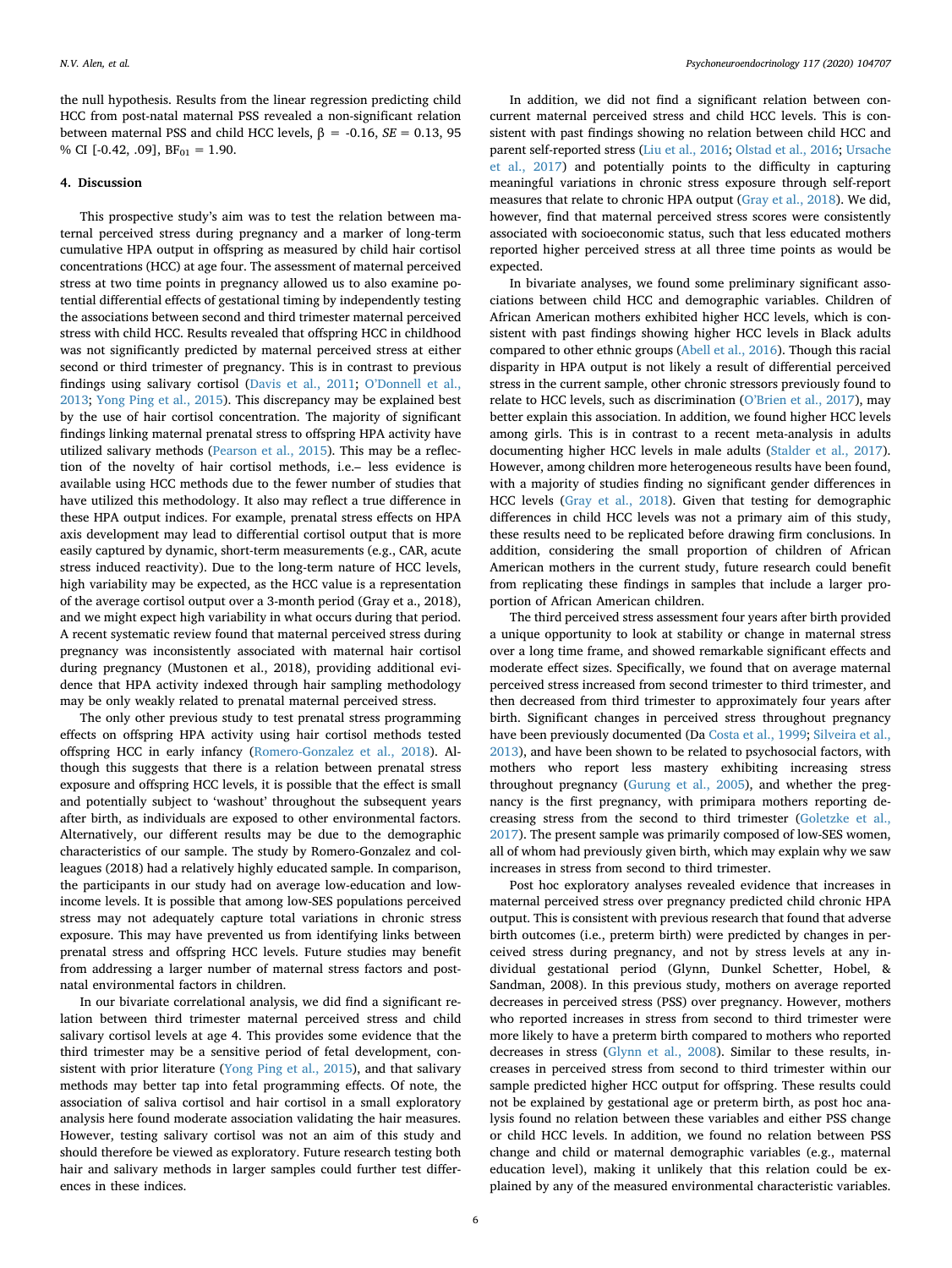We also found that increases in prenatal maternal PSS predicted higher offspring BMI, further supporting the potential long term health consequences of increasing perceived stress throughout pregnancy. Although we did not find significant relations between child HCC and BMI in the current sample, higher HCC has been linked to higher BMI in a recent meta-analysis ([Stalder et al., 2017\)](#page-7-26). Future research is needed to fully understand the potential relations between increases in prenatal perceived stress, offspring BMI, and offspring hair cortisol.

On average, perceived stress tends to decline from second to third trimester ([Glynn et al., 2008](#page-7-28); [Goletzke et al., 2017](#page-7-15); [Silveira et al.,](#page-7-16) [2013\)](#page-7-16). It is therefore possible that increases in perceived stress represent a marked deviation from normative psychological trends during pregnancy. This may help explain why increases in stress throughout pregnancy predict adverse health outcomes for offspring ([Glynn et al.,](#page-7-28) [2008\)](#page-7-28). However, it is important to keep in mind the exploratory nature of these results. In addition, the relation between increases in maternal prenatal PSS and child HCC was rendered non-significant when missing data imputation was implemented; we therefore recommend against strong interpretation of these results. Future research could benefit from further investigating the predictive value of changes in maternal stress during pregnancy.

Important limitations warrant mention. First, the sample size was somewhat small, which made it difficult to test more complex models involving moderators such as offspring sex. Past research suggests that fetal programming effects may be moderated by offspring sex ([Braithwaite et al., 2017;](#page-6-7) [Cuffe et al., 2012](#page-7-29)). In addition, our Bayesian analysis allowed us to test for the likelihood that there is a null effect. The Bayes factors obtained suggested that our null results may be due to sample size, as the data were not sufficiently evidentiary in favor of either the null or the alternative hypothesis. Our perceived stress variables during pregnancy also exhibited substantial missingness because the parent study was of preconception periods and pregnancies were not always identified sufficiently early to obtain second or third trimester assessments though the mothers were then included in the longer term follow-up of their children. Nonetheless, missing prenatal perceived stress data may have limited our ability to test our primary study aims. Future studies could benefit from testing these relations using larger samples. In addition, investigation of HCC missingness revealed that children of African American mothers, and less educated mothers, were more likely to decline to provide a hair sample, which may have biased results. Future researchers must that take into account specific challenges associated with hair sampling in African American and lower-education communities.

Future research could also benefit from collecting maternal salivary cortisol levels during pregnancy in addition to measuring maternal perceived stress to directly test whether changes in circulating maternal cortisol during and over the course of pregnancy mediate associations between PSS and child HCC. Given very limited maternal salivary cortisol data available, due to participant reenrollment methods described above in addition to participant failure to complete take home salivary samples (second trimester,  $N = 18$ ; third trimester,  $N = 27$ ), we were unable to adequately test mediation via maternal cortisol. Lastly, the correlational design of this study precludes definitive causal inferences, thus future studies should consider employing an experimental design that could test the clinical application benefits of randomly assigning women at risk for high stress levels to an evidencebased stress reduction intervention during pregnancy.

Despite these limitations, there are several strengths to this prospective study. We tested long- term outcomes of prenatal maternal stress in a predominantly low SES, minority sample. Research on prenatal stress among low SES and minority populations may be of particular importance as low SES and minority communities may face disproportionately higher levels of chronic stress [\(O'Campo et al., 2016](#page-7-30); [Ramey et al., 2015\)](#page-7-17), particularly during pregnancy [\(Dunkel Schetter,](#page-7-31) [2011\)](#page-7-31). By measuring prenatal maternal stress at two time points, we were able to test the effect of gestational timing on the relation between

prenatal maternal stress and offspring HPA output, and investigate how changes in prenatal stress relate to offspring stress biology. In addition, this is only the second study to test the relation between maternal perceived stress during pregnancy and offspring HPA physiology using hair cortisol concentration (HCC) levels, expanding upon previous research to look at HCC in childhood. HCC methodology is gaining increasing attention, as it is relatively non-invasive, easy to administer among child populations, and robust to influence by momentary or daily variation in a number of covariates ([Abell et al., 2016](#page-6-6)). However, more research is needed to determine the factors that predict HCC levels in childhood.

## *4.1. Conclusion*

We found minimal evidence for the hypothesis that maternal prenatal perceived stress is associated with child HCC levels four years later, and some preliminary evidence that increases in maternal prenatal stress from the second to third trimester may predict increased offspring HCC 4 years after birth. Dysregulation of the HPA axis is as-sociated with poor mental and physical health outcomes [\(Chrousos,](#page-6-0) [2009\)](#page-6-0); thus, understanding the etiology of differential HPA functioning is critical. A better understanding of how dynamic changes in stress during pregnancy relate to child outcomes has important implication for both research methodology and intervention.

#### **CRediT authorship contribution statement**

**Nicholas V. Alen:** Conceptualization, Formal analysis, Writing original draft. **Camelia E. Hostinar:** Conceptualization, Validation, Writing - review & editing. **Nicole E. Mahrer:** Conceptualization, Validation, Writing - review & editing. **Stephen R Martin:** Formal analysis, Writing - review & editing. **Christine Guardino:** Conceptualization, Investigation, Writing - review & editing. **Madeleine U. Shalowitz:** Investigation, Writing - review & editing. **Sharon L. Ramey:** Investigation, Writing - review & editing. **Christine Dunkel Schetter:** Conceptualization, Investigation, Supervision, Writing - review & editing.

## **Acknowledgments**

This study was funded by the National Institute of Health grant5R01HD072021. The first author was supported by the Dean's Distinguished Graduate Fellowship (DDGF) provided by the University of California, Davis to NVA and NSF grant 1327768 support to CEH. Dr. Mahrer was supported by NIH grant MH15750 at UCLA.

#### **References**

- <span id="page-6-6"></span>Abell, J.G., Stalder, T., Ferrie, J.E., Shipley, M.J., Kirschbaum, C., Kivimäki, M., Kumari, M., 2016. Assessing cortisol from hair samples in a large observational cohort: The Whitehall II study. Psychoneuroendocrinology 73, 148–156. [https://doi.org/10.](https://doi.org/10.1016/j.psyneuen.2016.07.214) [1016/j.psyneuen.2016.07.214.](https://doi.org/10.1016/j.psyneuen.2016.07.214)
- <span id="page-6-5"></span>Andraszewicz, S., Scheibehenne, B., Rieskamp, J., Grasman, R., Verhagen, J., Wagenmakers, E.J., 2015. An introduction to bayesian hypothesis testing for management research. J. Manage. 41 (2), 521–543. [https://doi.org/10.1177/](https://doi.org/10.1177/0149206314560412) [0149206314560412.](https://doi.org/10.1177/0149206314560412)
- <span id="page-6-7"></span>Braithwaite, E.C., Pickles, A., Sharp, H., Glover, V., O'Donnell, K.J., Tibu, F., Hill, J., 2017. Maternal prenatal cortisol predicts infant negative emotionality in a sex-dependent manner. Physiol. Behav. 175, 31–36. [https://doi.org/10.1016/j.physbeh.](https://doi.org/10.1016/j.physbeh.2017.03.017) [2017.03.017](https://doi.org/10.1016/j.physbeh.2017.03.017).
- <span id="page-6-0"></span>Chrousos, G.P., 2009. Stress and disorders of the stress system. Nat. Rev. Endocrinol. 5, 374–381. [https://doi.org/10.1038/nrendo.2009.106.](https://doi.org/10.1038/nrendo.2009.106)
- <span id="page-6-1"></span>Clements, A.D., 2013. Salivary cortisol measurement in developmental research: Where do we go from here? Dev. Psychobiol. 55 (3), 205–220. [https://doi.org/10.1002/dev.](https://doi.org/10.1002/dev.21025) [21025.](https://doi.org/10.1002/dev.21025)
- <span id="page-6-3"></span>[Cohen, S., Williamson, G., 1988. Perceived stress in a probability sample of the United](http://refhub.elsevier.com/S0306-4530(20)30126-8/sbref0030) [States. In: Spacapan, S., Oskamp, S. \(Eds.\), The Social Psychology of Health. Sage](http://refhub.elsevier.com/S0306-4530(20)30126-8/sbref0030) [Publications, Inc, Thousand Oaks, CA, US, pp. 31–67 251 pp.](http://refhub.elsevier.com/S0306-4530(20)30126-8/sbref0030)
- <span id="page-6-4"></span>[Cohen, S., Kamarck, T., Mermelstein, R., 1983. A global measure of perceived stress. J.](http://refhub.elsevier.com/S0306-4530(20)30126-8/sbref0035) [Health Soc. Behav. 24 \(4\), 385–396.](http://refhub.elsevier.com/S0306-4530(20)30126-8/sbref0035)
- <span id="page-6-2"></span>[Costa, D.D.A., Larouche, J., Dritsa, M., Brender, W., 1999. Variations in stress levels over](http://refhub.elsevier.com/S0306-4530(20)30126-8/sbref0040)